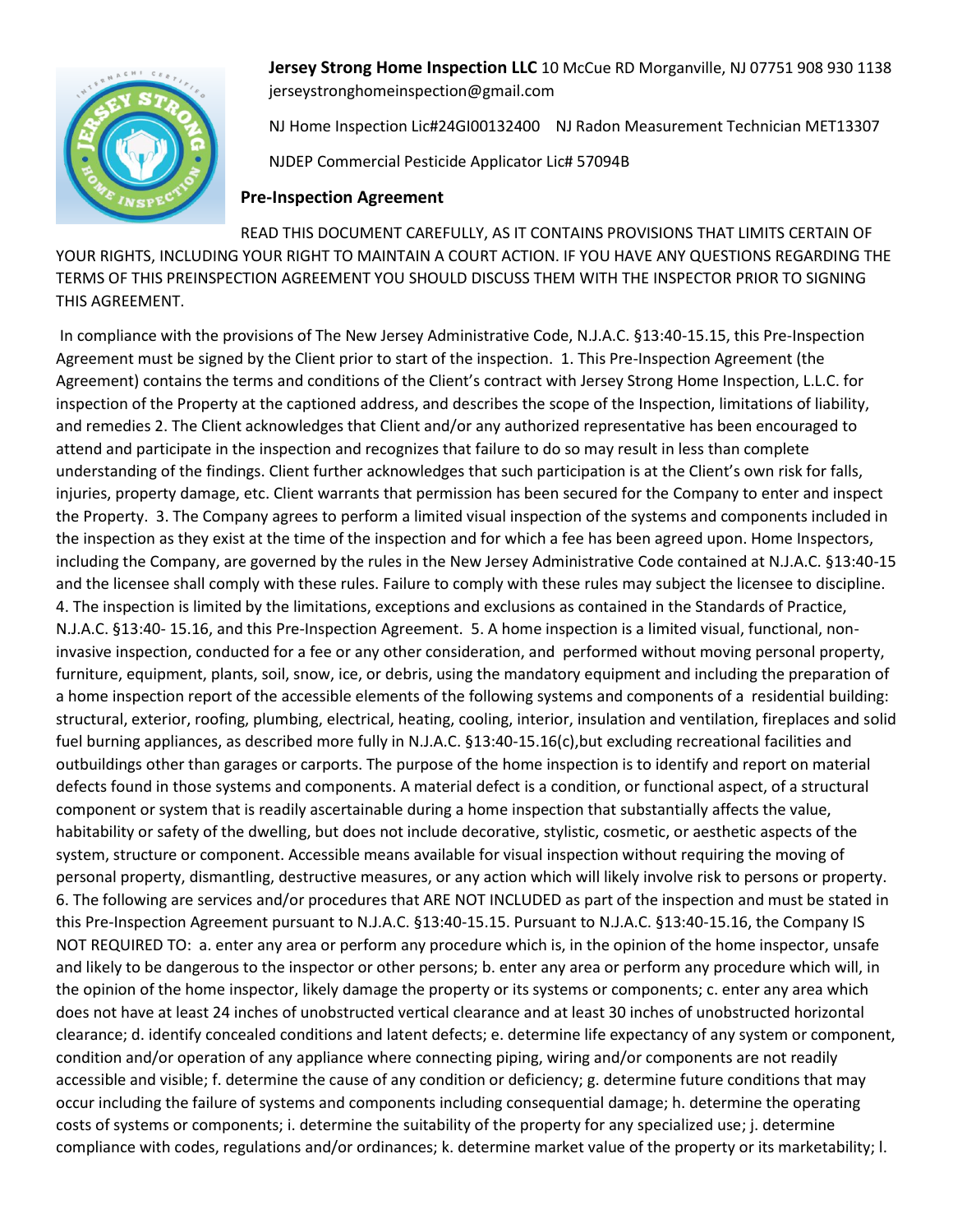determine advisability of purchase of the property; m. determine the presence of any potentially hazardous plants, animals or diseases or the presence of any suspected hazardous substances or adverse conditions such as mold, fungus, toxins, carcinogens, noise, and contaminants in soil, water, and air; n. determine the effectiveness of any system installed or method utilized to control or remove suspected hazardous substances; o. operate any system or component which is shut down or otherwise inoperable; p. operate any system or component which does not respond to normal operating controls; q. operate shut-off valves; r. determine whether water supply and waste disposal systems are public or private; s. insert any tool, probe or testing device inside electrical panels; t. dismantle any electrical device or control other than to remove the covers of main and sub panels; u. walk on unfloored sections of attics; and v. light pilot flames originate or extinguish fires. Does not inspect, identify, or disclose ancillary electrical devices and/or systems, such as, but not limited to, arc fault circuit interrupters (AFCIs), standby generators, and photovoltaic (solar) panels. 7. The Client understands that the inspection does not include the removal of drywall, paneling, suspended ceiling tiles, insulation, carpeting, moving of furniture or other items. The Company cannot and will not render an opinion as to the condition of any systems or components of the Property that are concealed by walls, drywall, paneling, suspended ceiling tiles, insulation, carpeting, furniture or any other items stored in or on the property at the time of the inspection. 8. The Client understands that due to prevailing weather conditions, and time constraints in performing the home inspection, the Company cannot warrant that the Property is completely free from any water penetration, whether the water penetration relates to the roof, eaves, exterior wall cladding, interior wall cladding, defects in window installation, landscaping, exterior drainage issues, interior plumbing, or any other system or component at the Property. The Client understands that the Company will use its best efforts to determine, based solely on visible conditions at the time of the inspection, whether there are ongoing water penetration issues at the Property that constitute a material defect. The Client should inquire of the Sellers of the Property whether the Property has been subject to water penetration at any time prior to purchase by the Client, the source and extent of the water penetration, and whether any efforts were made to correct water penetration problems. The Client further understands that the Client should make an additional visual inspection of the Property subsequent to the home inspection and prior to closing so as to determine whether there is any visible evidence of water penetration at the Property not disclosed in the Inspection Report or by the Seller 9. BINDING ARBITRATION PROVISION. PLEASE READ CAREFULLY. Any dispute, controversy, interpretation, or claim, including claims for, but not limited to, breach of contract, any form of negligence, fraud or misrepresentation, and/or any violation of the New Jersey Consumer Fraud Act, N.J.S.A. §56:8-1 through §56:8- 20, or any other theory of liability arising out of, from or related to this Pre-inspection Agreement or arising out of, from or related to the Inspection or Inspection Report shall be submitted to final and binding arbitration as conducted by Construction Dispute Resolution Services, LLC or Resolute Systems, Inc., utilizing their respective Rules and Procedures. A NJ Licensed Home Inspector shall be a member of the Arbitration Board. The decision of the Arbitrator shall be final and binding and judgment on the decision may be entered in any Court of competent jurisdiction. NOTICE: THE COMPANY AND THE CLIENT WOULD HAVE A RIGHT OR OPPORTUNITY TO LITIGATE DISPUTES THROUGH A COURT AND HAVE A JUDGE OR JURY DECIDE THE DISPUTES BUT HAVE AGREED INSTEAD TO RESOLVE DISPUTESTHROUGH BINDING ARBITRATION. 10. LIMITATION ON TIME TO FILE A LAWSUIT OR CLAIM. PLEASE READ CAREFULLY. Any legal action arising out of, from or related to this Pre-inspection Agreement or arising out of, from or related to the Inspection or Inspection Report, including (but not limited to) the arbitration proceeding more specifically described above, must be commenced within one (1) year from the date of the home inspection. Failure to bring such an action within this time period shall be a complete bar to any such action and a full and complete waiver of any rights, or claims based thereon. This time limitation period may be shorter than provided by state law. 11. The Client specifically acknowledges that this home inspection is not an environmental survey and is not intended to detect, identify, disclose or report on the presence of any actual or potential environmental concerns or hazards in the air, water, soil or building materials. Such environmental concerns and hazards include, but are not limited to: asbestos, radon, lead, urea formaldehyde, mold, mildew, fungus, odors, noise, toxic or flammable chemicals, water or air quality, PCBs or other toxins, electromagnetic fields, underground storage tanks, proximity to toxic waste sites, carbon monoxide, the presence of or any hazards associated with the use or placement of Chinese drywall at the Property, any adverse condition which may affect the Property, including conditions due to the installation of suspect stucco/synthetic stucco and/or EIFS, or any other environmental or health hazards, unless otherwise agreed to and an additional fee paid. 12. The Client understands that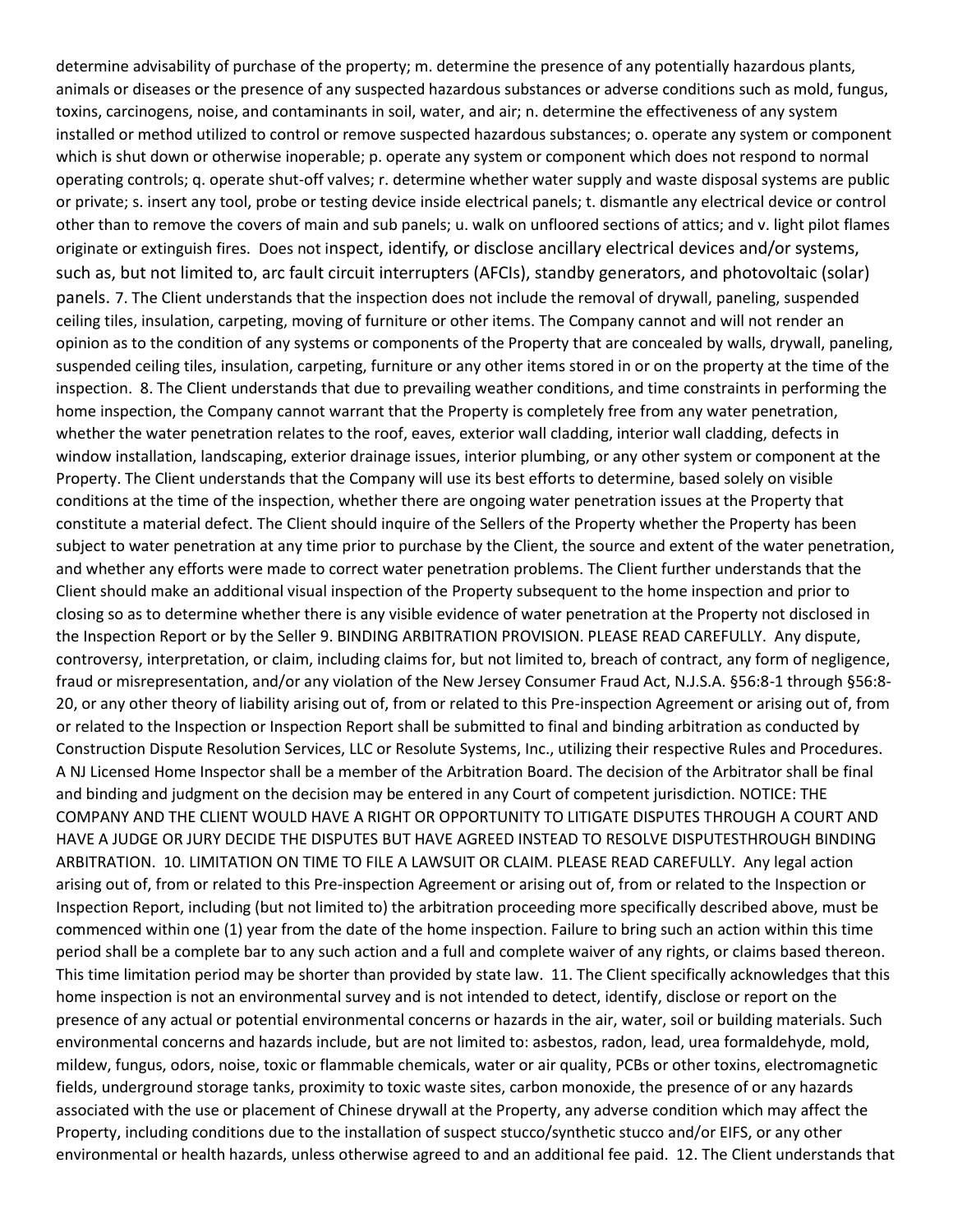this home inspection is not intended to discover or disclose whether any system or component of the Property has been affected by the illegal manufacture, distribution, storage, possession or sale of any controlled dangerous substances, including, but not limited to, methamphetamines, and including any and all chemicals, tools or household fixtures or appliances used to facilitate such illegal activities, and the Client further understands that the Company cannot determine whether any environmental hazards exist at the Property resulting from any activities related to any controlled dangerous substances. 13. The Client understands that the adequacy of heat and air conditioning distribution is difficult to determine on a one time visit to the Property and that the Company cannot warrant that the heating or air conditioning systems present at the time of the inspection adequately distribute heat or air conditioning throughout the Property. The Client should inquire of the Seller as to the adequacy of heat and air conditioning distribution at the Property prior to closing. 14. The Client understands that the Inspection and Inspection Report do not, in any way, constitute a guarantee, warranty of merchantability or fitness for a particular purpose, express or implied warranty, or an insurance policy. Additionally, neither the Inspection nor Inspection Report is a substitute for any real estate transfer disclosures that may be required by law. 15. The Client agrees that any claim for failure of the Company to fulfill its obligations under this Agreement shall be made in writing to the Company upon discovery. Client also agrees to allow the Company ten (10) days to come to the Property to inspect and evaluate any condition complained of by the Client to the Company and not to make or allow others to make any alteration to the claimed condition until the Company has had the opportunity to inspect and evaluate the claimed condition, except in case of emergency. 16. This Pre-Inspection Agreement shall by governed by New Jersey law. If any portion of this Agreement is found to be invalid or unenforceable by any court or arbitrator, the remaining terms shall remain in force between the parties. 17. The Company's agreement to perform the Inspection is contingent on Client's agreement to the provisions, terms, conditions, and limitations of this Pre-Inspection Agreement. Client warrants they will read the entire Inspection Report when received and shall promptly call with any questions or concerns Client may have regarding the Inspection or Inspection Report. The Client further warrants that they will follow all of the recommendations and advice given to the Client by the Company either as contained in the Home Inspection Report or made verbally at the time of the inspection. 18. It is understood and agreed to by the parties hereto that all the provisions, terms, conditions, and limitations, exceptions and exclusions of this Pre-Inspection Agreement shall apply to any additional inspection or testing services purchased by the Client. 19. This Pre-Inspection Agreement and any subsequent report issued to Client by the Company represent the entire agreement between the parties. No oral agreements, understandings, or representations shall change, modify or amend any part of this agreement. No change or modification shall be enforceable against any party unless such change or modification is in writing and signed by the parties and supported by valid consideration. This Agreement shall be binding upon and inure to the parties hereto and their spouses, heirs, executors, administrators, successors, assigns, and representatives of any kind whatsoever. This Inspection is being performed for the exclusive use and benefit of the Client. The Inspection, including the written Report, is not to be transferred to, utilized or relied upon by any other person or entity without prior written permission of the Company. 20. By signing this Agreement, the undersigned client(s) agree that he/she/I/they have read, understand, and agree to all of the terms and conditions on all pages of this Agreement, including the provisions for arbitration, and limitations and exclusions, and agree to pay the fee shown according to the terms above. Client acknowledges that Client has had ample time and opportunity to review this Agreement prior to signing and that Client has signed this Agreement prior to the performance of the home inspection. Client further acknowledges that Client has been encouraged to attend the inspection and understands that Client will not receive the full benefit of the inspection if Client does not attend. 21. The Client and the Company agree that the following systems and/or components of the Property are specifically excluded from the home inspection at the request of the Client: 22. The Client understands that if any systems and/or components of the Property cannot be inspected due to unforeseen circumstances during the initial Inspection it is the Client's responsibility to contact the Company should the Client desire the Company to return to the Property at a later date or time to inspect those systems and/or components. Any systems and/or components not inspected due to unforeseen circumstances will be identified in the Home Inspection Report. If Client desires the Company to return at a later date or time the Client hereby agrees that the Company will charge the Client an additional fee in the amount of \$150.00 to conduct the desired subsequent inspection. 23. This inspection is CONFIDENTIAL and is solely between Jersey Strong Home Inspection, LLC and the client for whom the inspection was performed. The findings in the inspection report are the sole property of the client and